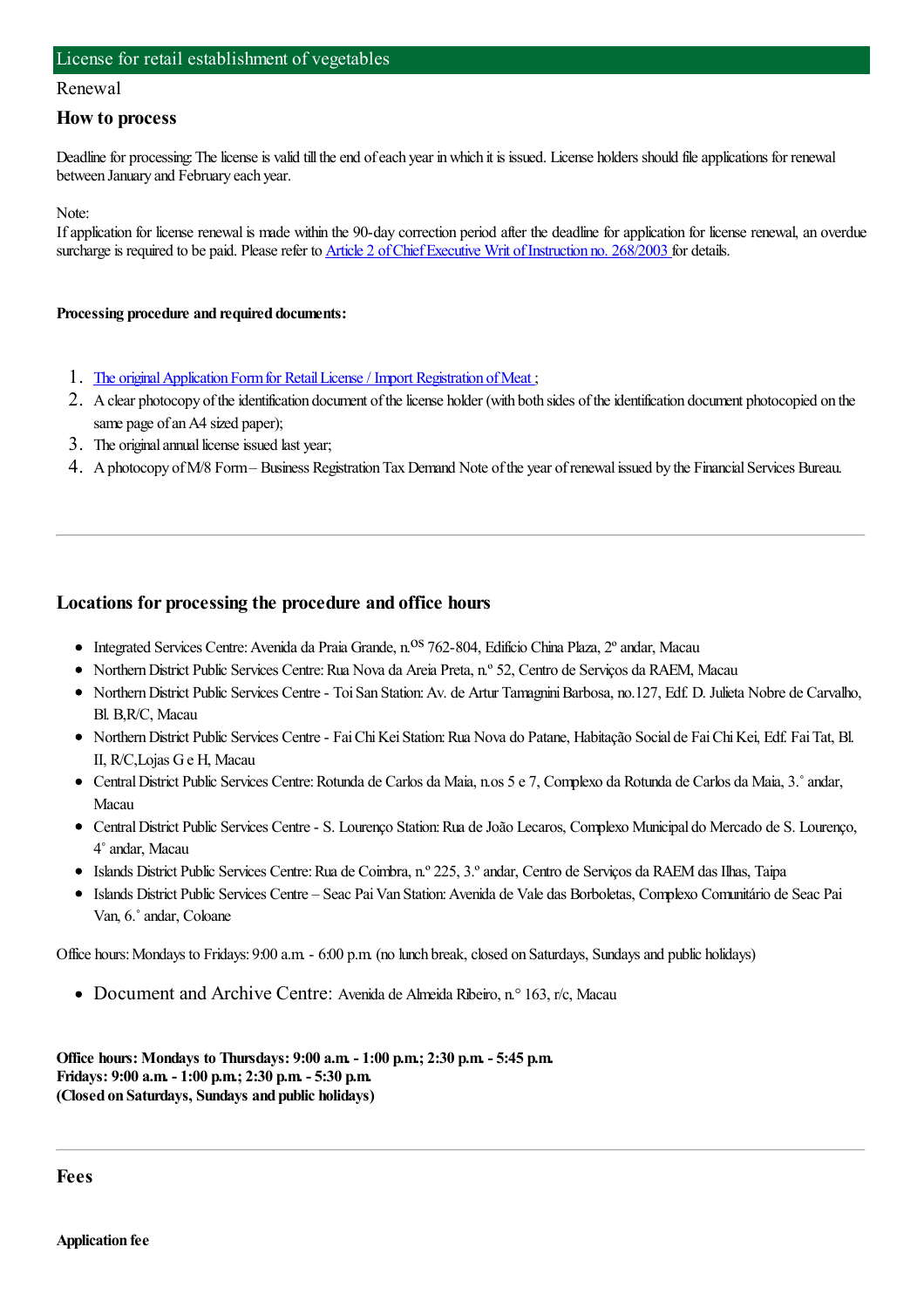• Annual license fee: MOP660.00

### **Stamp duty**

• MOP66.00 (10% of annual license fee)

Please refer to the Fees, Charges and Prices List: <http://www.iam.gov.mo/p/pricetable/list>

# **Time required for processing**

30 working daysafter submission ofallrequired documents (Performance Pledge)

## **Remarks/ points to note for application**

- 1. After submission of all required documents, the establishment is subject to inspection conducted by relevant unit of IAM;
- 2. The above-mentioned license requires application for renewal. The license can only be renewed when the specific requirements are met;
- 3. All issued retail licenses are non-transferable:
- 4. The procedure can only be processed upon receipt of all required documents;
- 5. The license is valid till the end of the year in which it is issued;
- 6. In accordance with thestipulations ofthecurrent"Fees, Chargesand Prices List ofCivicand MunicipalAffairs Bureau", thefee payable for the annual license renewal is equivalent to the annual license fee in full. Renewal application should be made between January and February, and late submission is subject to a surcharge;
- 7. Forapplicants who are non-Macao residents, pursuant to thecurrent"Regulation on Prohibition ofIllegalEmployment", personaland direct engagement of non-Macao residents in activities for personal interests is subject to prior administrative approval for this purpose;
- 8. For applications made in the name of a legal person, if the shareholders or members of the administration and management body of a company are non-Macao residents who are responsible for the management of company and/or performing the business duties on behalf of the company, they should obtain relevant working permits;
- 9. IAM is required to be notified of any update to the business registration.

### **Relevant standards or requirements**

Requirements for choosing the location: The location must meet the stipulations in Law no. 6/99/M "Regulations Governing the Use of Urban Properties", for example, whether the location is for commercial or office uses.

# **Progress enquiry and obtaining result of service**

Enquiry about application progress: Online enquiry about the progress of this formality is not available. Method for obtaining the result of service: Visiting in person to obtain the result.

# **Formalities**

- First-time Application
- Renewal
- Cancellation

# **Legislations**

Amendment to "Regulations on licensing of retail establishments of meat, fish, poultry and vegetables" – Administrative Regulation no. 17/2015 [B.O. 46(I), 16/11/2015]